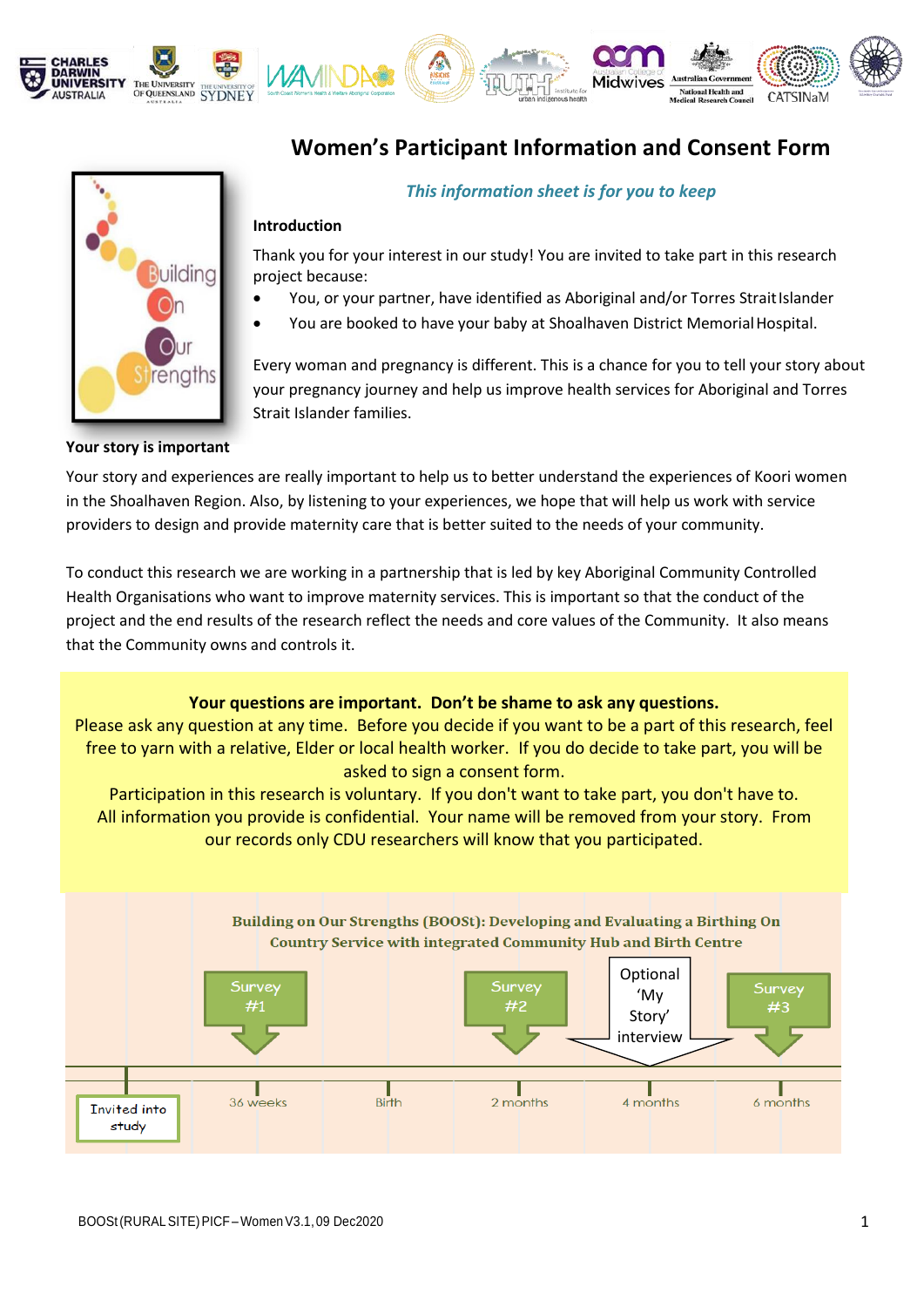# **What would being part of this study involve for me?**

## • **Completing surveys**

You will be asked to complete surveys **3 times** during the study: at about 36 weeks' pregnant, and then again 2 & 6 months following bub's birth.

We will ask you about (for example):

- Pregnancy and maternity care experiences
- Health and wellbeing
- Demographic questions like family background, education, housing
- Life events and worries

Each survey will take approximately **30 minutes** to complete. They can be done face-to-face with an Aboriginal Research Assistant, or you can do it by yourself online on a computer, iPad/tablet, smartphone or on a printed hardcopy. You will receive a **gift card** after completing each survey as a thank you for your time. Also a small gift after completing the 2 month questionnaire.

## • **Birth & baby health records**

Additional to obtaining your consent for use of your survey data, this consent form includes permission for access to your pregnancy, birth and postpartum records, and baby's medical records (via medical record numbers) (up to 6 weeks postpartum). Both datasets will be joined together then have your name removed, and will only be accessed by research staff.

### **Who can I contact for further information or to make a complaint?**

I understand that if I have any complaints or questions concerning this research project I can contact the principal researcher: Professor Sue Kildea T: (07) 3169 4262

E: [sue.kildea@cdu.edu.au](mailto:sue.kildea@cdu.edu.au)

Or, the CEO of Waminda: Mrs Faye Worner T: (02) 4421 7400 E: [faye@waminda.org.au](mailto:faye@waminda.org.au)

Or, the Chairperson of the AH&MRC Ethics Committee; P.O. Box 1565 Strawberry Hills, NSW 2012 T: (02) 9212 4777 This study has been reviewed and approved by the Joint UOW & ISLHD Human Research Ethics Committee. Should you wish to discuss the study in relation to your rights as a participant, or to make an independent complaint, you may contact: UOW Ethics Officer, (02) 4221 3386 or email rso-ethics@uow.edu.au



## **What happens when this project ends?**

This study will end in 2022. We can keep you informed about the study findings by sending you newsletters and/or a summary when we've finished. We will also share our study learnings with health professionals and Indigenous organisations so that they can also work with Aboriginal and Torres Strait Islander (and other Indigenous) families to ensure better care. We do this by presenting findings at conferences, writing papers for academic journals, newspapers/magazines, and posting summary *Photo of Waminda mother and* messages on websites and social media channels.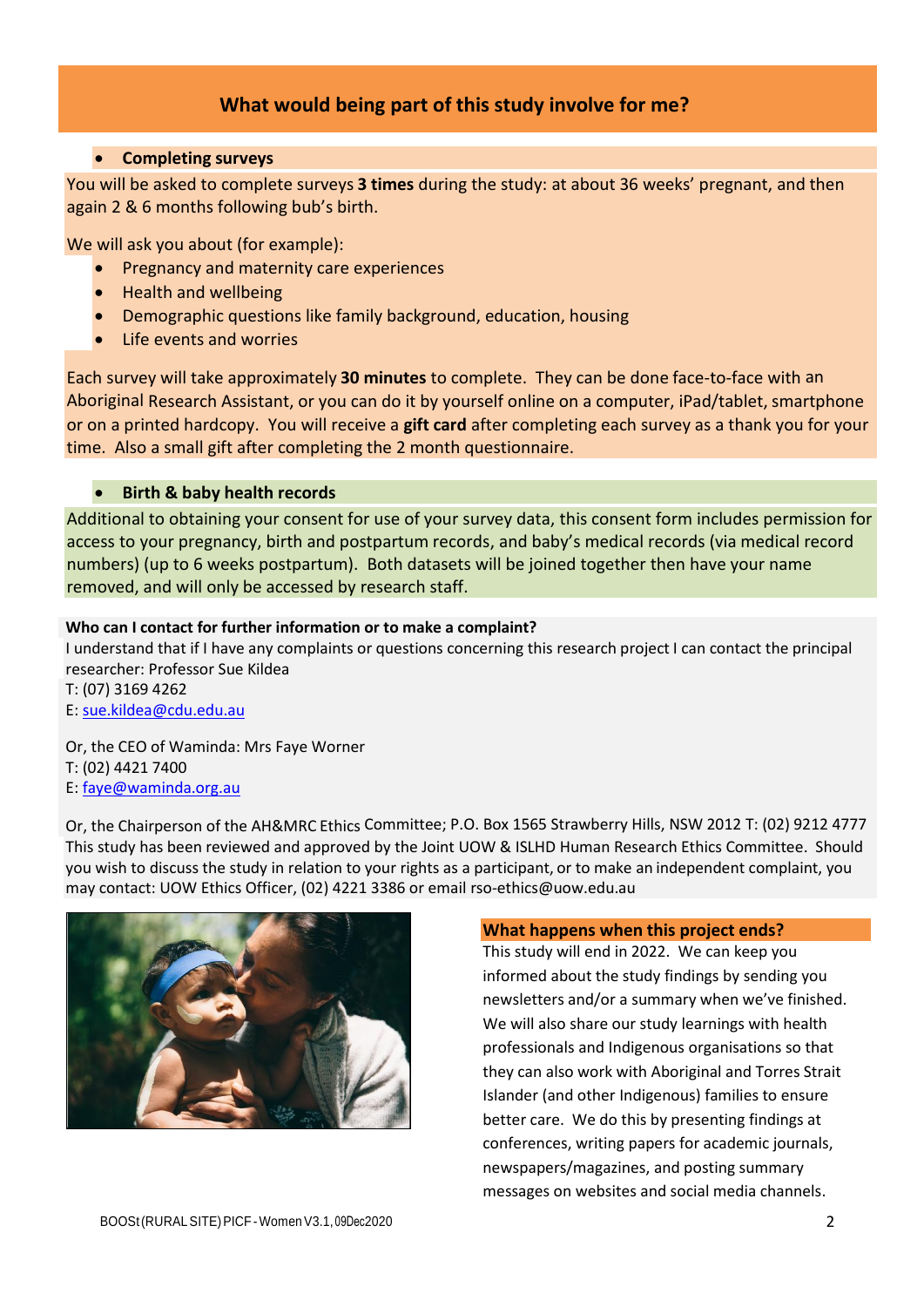# **What are the advantages of taking part in this study?**

We cannot promise that you will receive any direct benefits from this study. You and everyone who does participate, however, will be helping us learn how to improve maternity care for Aboriginal and/or Torres Strait Islander families in the future. You will receive a **gift card** after completing each survey, and your bubba will receive a small gift to thank you for your time. Interestingly, we know that just the fact that you are taking part in the study can be beneficial because of the positive effects that come from helping out in this way. There may also be some benefit for you in reflecting on your birth experiences.

# **Are there any disadvantages if I join in this study?**

Being in the study will take a bit of time to fill in the 3 questionnaires. We do not think that there are any particular risks to you or your bub if you join in this study, although some of the questions in the surveys might cause you to feel irritated or stressed.

You can skip questions you don't want to answer, and you can also tell us that you would prefer not to answer certain questions.

# **What will researchers do with the information they collect about me and bubba?**

We will store all the information we collect about participants in this study securely at our CDU office in Nowra and it will be treated as confidential. If the information is on forms you or we have filled out, it will be kept in a locked filing cabinet. If the information is in computer files, these will be password protected. Only approved researchers will be allowed to access your information. We will also remove your name and any other identifying details (such as addresses, dates of birth) from the information and replace it with a unique study code so your information will not be identifiable by others. Data will be reviewed every 5 years and any information not needed will be destroyed. The anonymous data from the study may be kept in a data archive for other researchers to use in the future.

# **Do I have to take part in this research project?**

Participation in any research is voluntary.

- If you do not wish to take part, you don't have to
- If you start and then later you change your mind, that's ok. You can withdraw at any time
- Your decision to take part or not will not affect your care, or your relationship with staff
- If you decide to leave the study, we will not collect any further information from you. We will keep any information already collected, which it's not possible to determine has come from you, so that we can report the results of the study.

## **What else do I need to know?**

**Who pays for this research?** The National Health and Medical Research Council (NH&MRC) – the main funder of health/health services research in Australia.

**Who has checked this research study?** The aims, plans and approaches of this study have been reviewed and approved by:

- Charles Darwin University Human Research Ethics Committee (HREC) (No. H19054)
- Mater Misericordiae Ltd HREC (EC00332)
- The University of Queensland HREC
- The University of Wollongong and Illawarra Shoalhaven Local Health District Health and Medical HREC
- Waminda South Coast Women's Health and Welfare Aboriginal Corporation HREC
- Aboriginal Health and Medical Research Council (HREC)

This project will be carried out according to the *NHMRC Road Map 3: A Strategic Framework for Improving Aboriginal and Torres Strait Islander health through Research (2018)*. The document has been developed to protect the interests of people who agree to participate in human research studies.

BOOSt(RURALSITE)PICF-WomenV3.1, 09Dec2020 3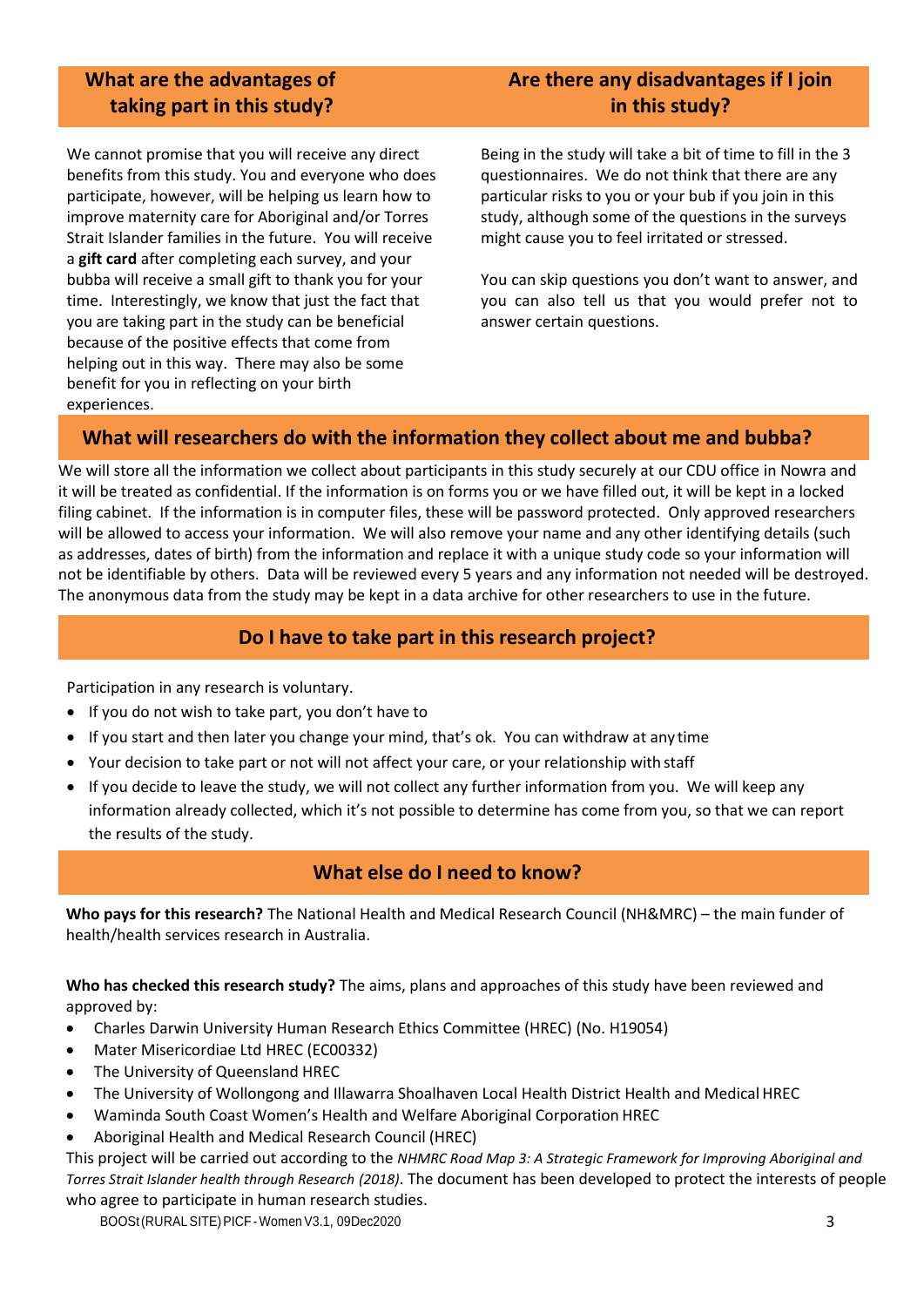

# **Consent Form (Women)**

# *This is yours to keep*

uilding engths

I …………………………………………………………………… (Participant's name) understand the purposes, procedures and risks of this research project and I have:

- read or have had this document read to me in a language that I understand;
- had any questions or queries answered to my satisfaction;
- understood the purposes and procedures of the research project;
- been informed of the possible risks and benefits to participation;
- understood that participation will not affect other care options available to me;
- been informed that the confidentiality of all the information provided and collected will be maintained and safeguarded;
- been assured that I am free to withdraw at any time without comment or penalty;
- agreed to participate in the research project;
- given my permission for the research team to access my pregnancy, birth and postpartum records and my baby's medical records (via medical record numbers) (up to 6 weeks postpartum).

## **Signatures**

Participant: ............................................................................ Date...................................

## *Please also complete the duplicate consent.*

Declaration by researcher or representative: I have given a verbal explanation of the research project, its procedures and risks, answered any questions, and I believe that the participant has understood that explanation.

Researcher's name (printed) ………………………………………………

Signature………………………………………………………………............... Date………………………………….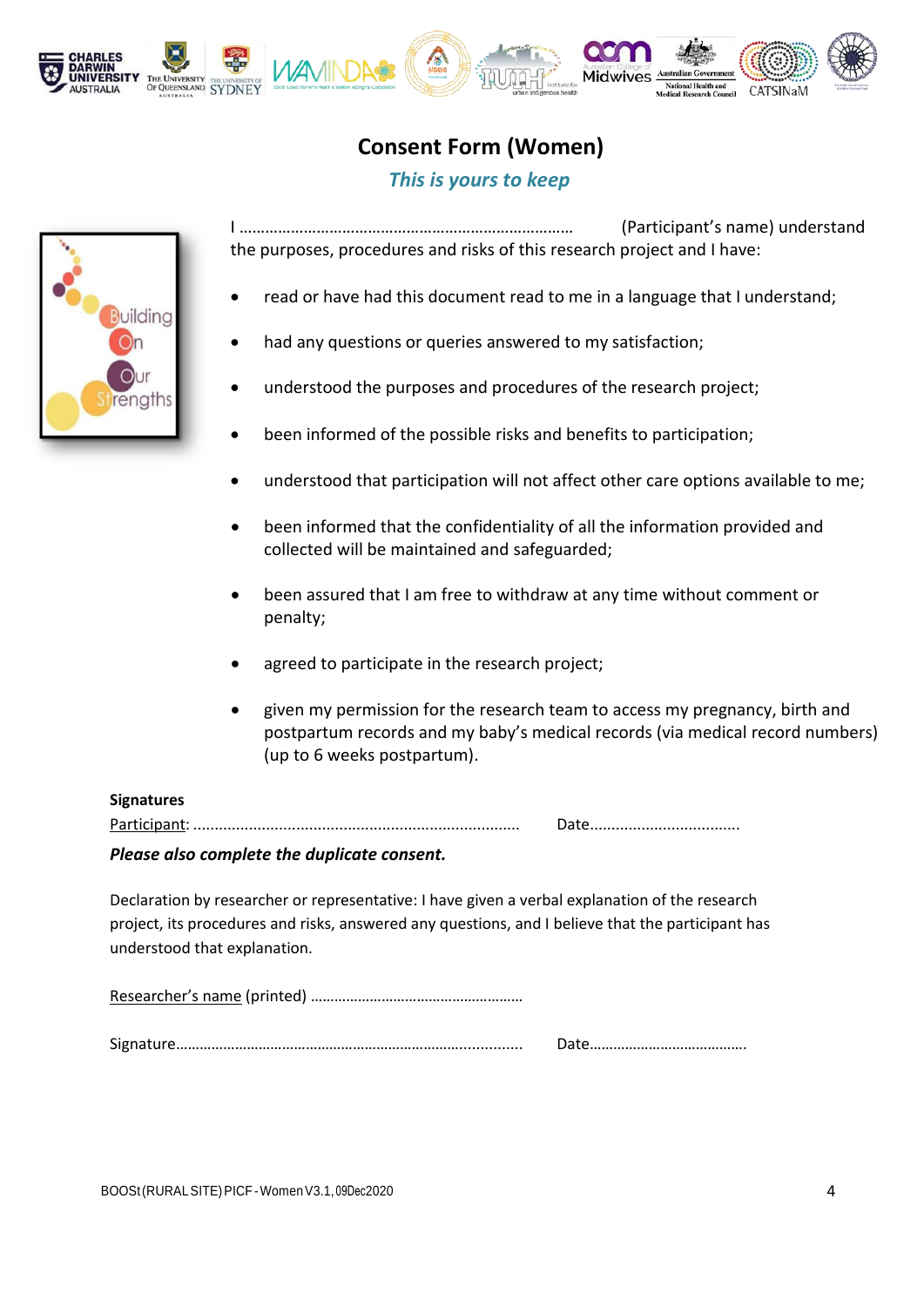# **Withdrawal of Consent Form (BOOSt Women)**

**If, at any time, you don't want to be part of this study any more, you can tell us.**

| You can talk to us or you can return this form.                                                                                                                                                                                      |  |  |
|--------------------------------------------------------------------------------------------------------------------------------------------------------------------------------------------------------------------------------------|--|--|
| I wish to withdraw from participation in the above research project. I understand that this will not<br>affect my care, or my relationships with staff.                                                                              |  |  |
| Participant Name: <u>and the contract of the contract of the contract of the contract of the contract of the contract of the contract of the contract of the contract of the contract of the contract of the contract of the con</u> |  |  |
|                                                                                                                                                                                                                                      |  |  |
| In the event that the participant's decision to withdraw is communicated verbally, the researcher<br>should provide a description of the circumstances here:                                                                         |  |  |
| I have given a verbal explanation of the implications of withdrawal from the research project and I<br>believe that the participant has understood that explanation.                                                                 |  |  |
|                                                                                                                                                                                                                                      |  |  |
|                                                                                                                                                                                                                                      |  |  |
| Please return this form to:<br>Professor Sue Kildea<br>E: sue.kildea@cdu.edu.au<br>Level 11, East Building<br>410 Anne Street<br>Brisbane, QLD 4000                                                                                  |  |  |
| or, the CEO of Waminda:<br>Ms Faye Worner<br>E: faye@waminda.org.au                                                                                                                                                                  |  |  |

122 Kinghorne Street, NOWRA, NSW 2541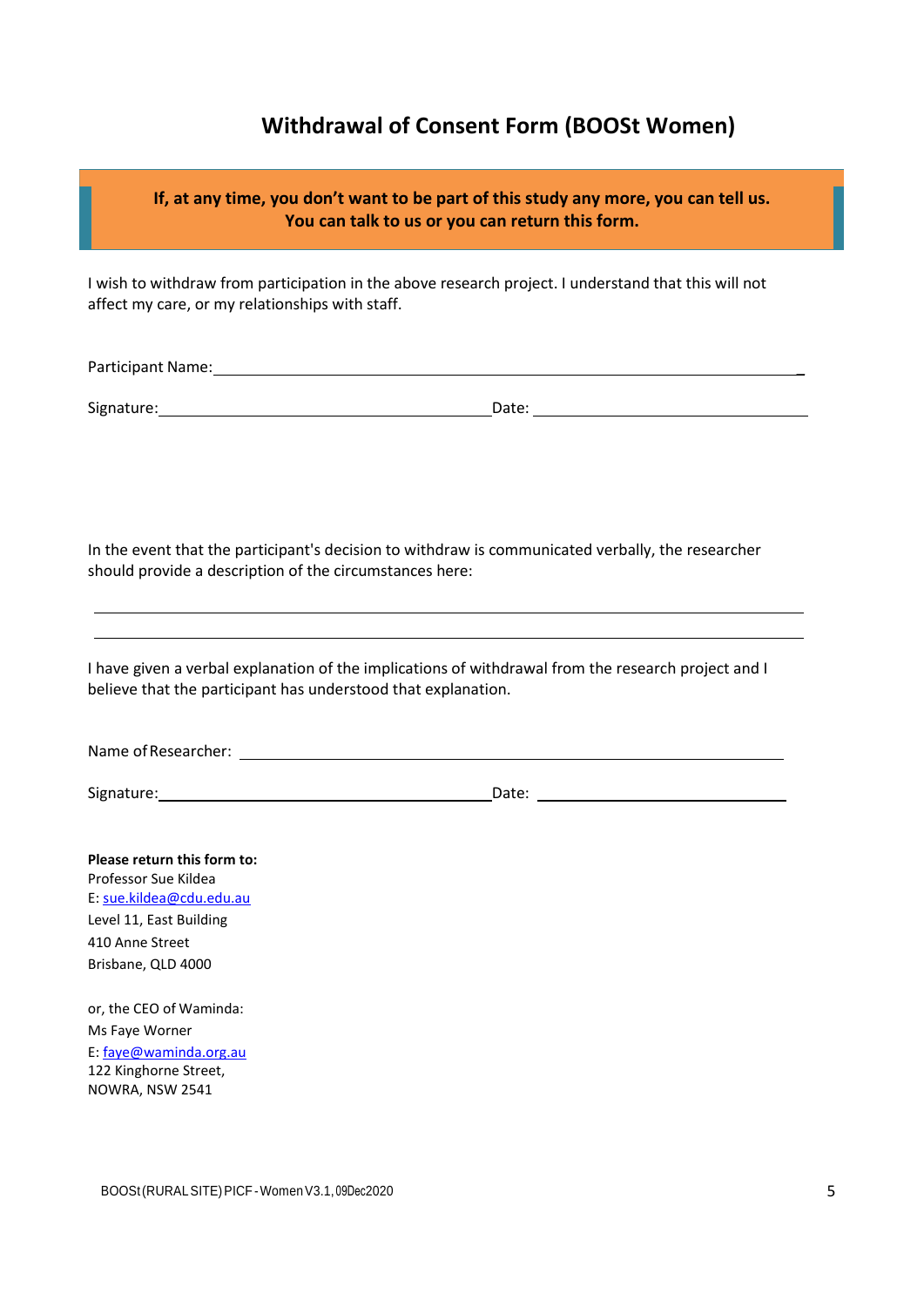THIS PAGE IS INTENTIONALLY LEFT BLANK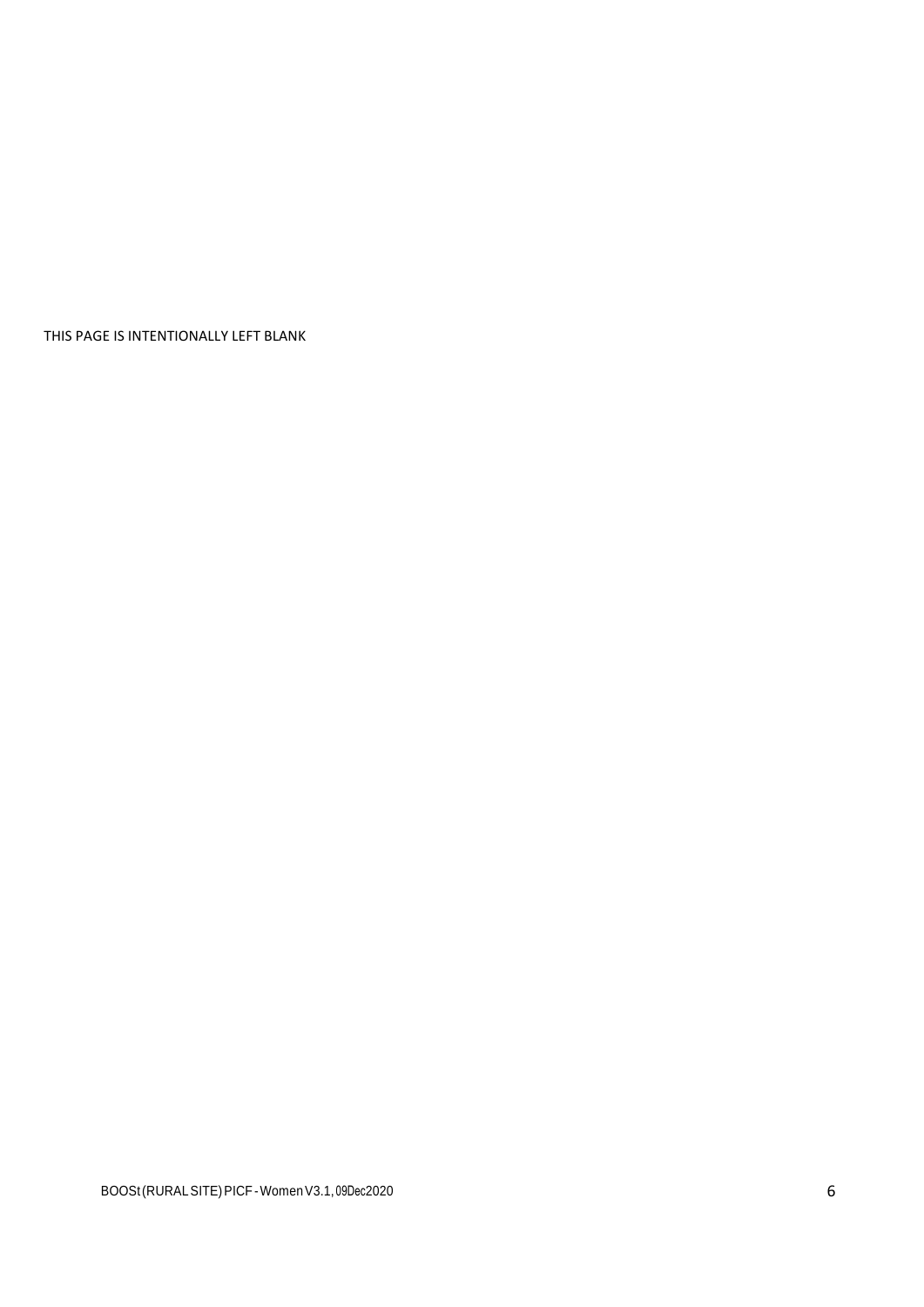

# **Consent Form (Women)**

# *Please return this copy to the researcher*

I …………………………………………………………………… (Participant's name) understand the purposes, procedures and risks of this research project and I have:

- read or have had this document read to me in a language that I understand;
- had any questions or queries answered to my satisfaction;
- understood the purposes and procedures of the research project;
- been informed of the possible risks and benefits to participation;
- understood that participation will not affect other care options available to me;
- been informed that the confidentiality of all the information provided and collected will be maintained and safeguarded;
- been assured that I am free to withdraw at any time without comment or penalty;
- agreed to participate in the research project;
- given my permission for the research team to access my pregnancy, birth and postpartum records and my baby's medical records (via medical record numbers) (up to 6 weeks postpartum).

#### **Signatures**

Participant: ............................................................................ Date...................................

## *Please also complete the duplicate consent.*

Declaration by researcher or representative: I have given a verbal explanation of the research project, its procedures and risks, answered any questions, and I believe that the participant has understood that explanation.

Researcher's name (printed) ………………………………………………

Signature………………………………………………………………............... Date………………………………….

| For office use only |                            |
|---------------------|----------------------------|
| Study ID            |                            |
| Date of birth       |                            |
| <b>URN</b>          |                            |
| Recruitment         | WAM/SDMH/BB/AMIHS/GP/Other |